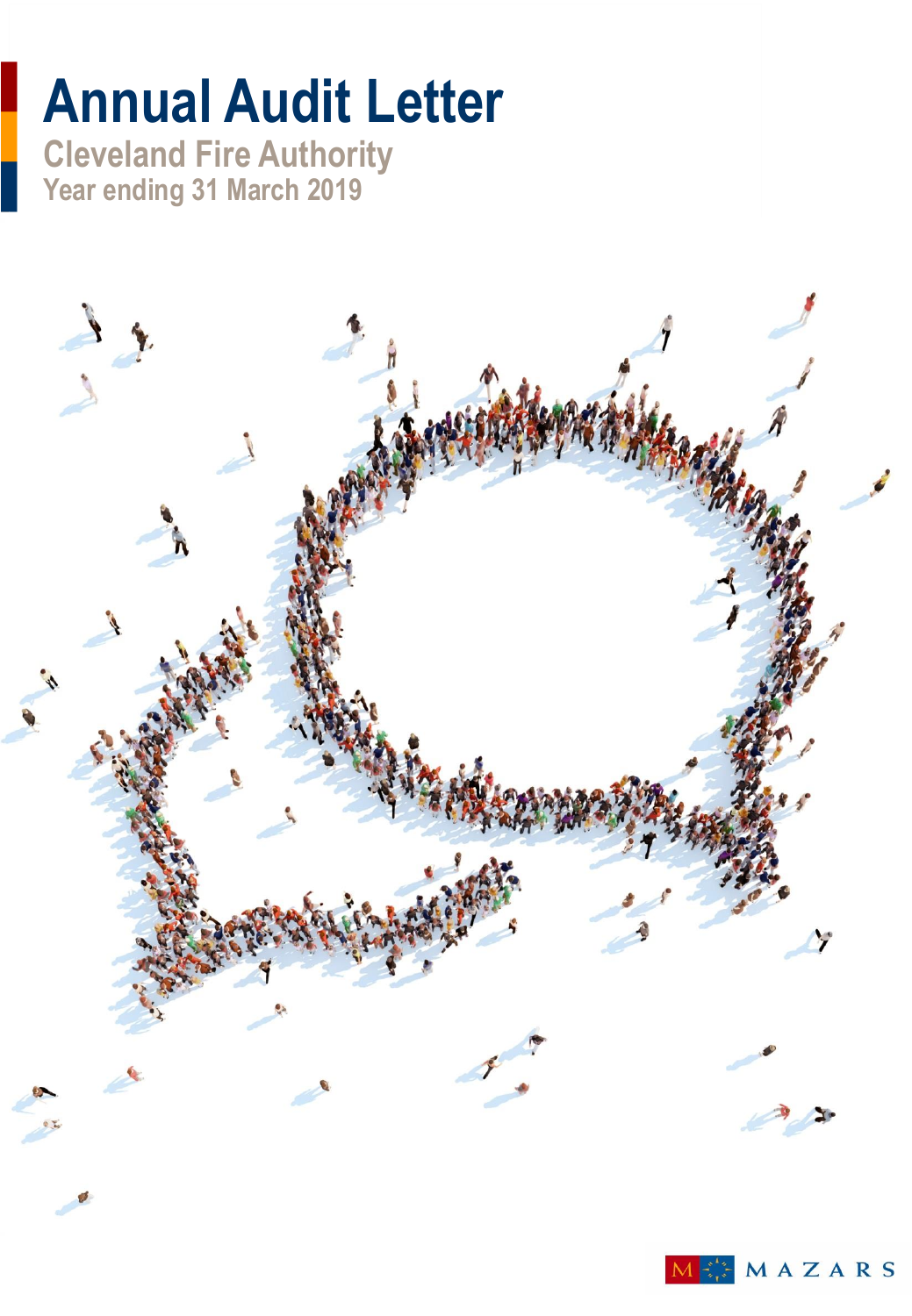

# **CONTENTS**

- 1. Executive summary
- 2. Audit of the financial statements
- 3. Value for Money conclusion
- 4. Other reporting responsibilities
- 5. Our fees
- 6. Forward look

Our reports are prepared in the context of the 'Statement of responsibilities of auditors and audited bodies' issued by Public Sector Audit Appointments Ltd. Reports and letters prepared by appointed auditors and addressed to members or officers are prepared for the sole use of the Authority and we take no responsibility to any member or officer in their individual capacity or to any third party.

Mazars LLP is the UK firm of Mazars, an international advisory and accountancy group. Mazars LLP is registered by the Institute of Chartered Accountants in England and Wales*.*

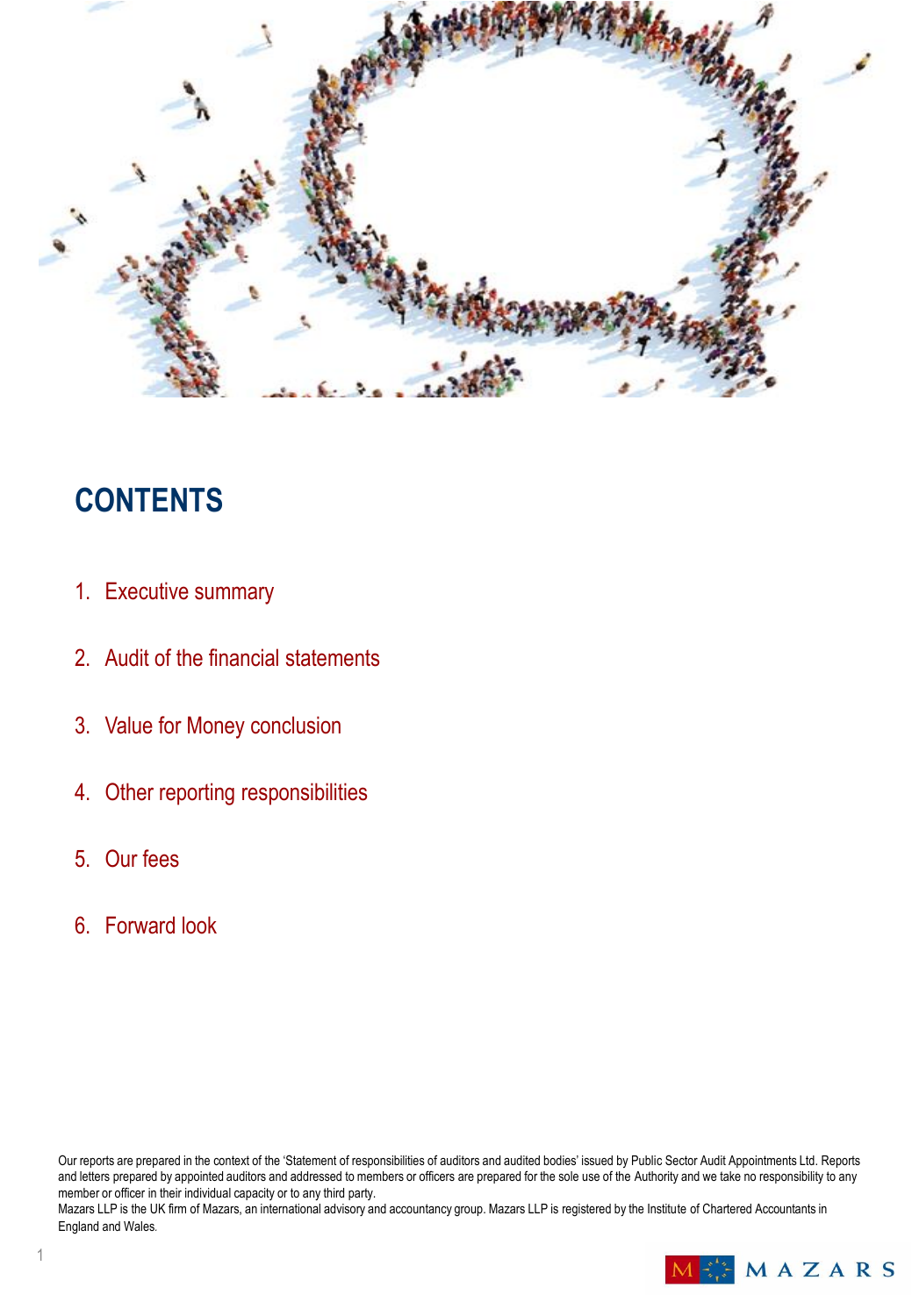### **Purpose of the Annual Audit Letter**

Our Annual Audit Letter summarises the work we have undertaken as the auditor for Cleveland Fire Authority for the year ended 31 March 2019. Although this letter is addressed to the Authority, it is designed to be read by a wider audience including members of the public and other external stakeholders.

Our responsibilities are defined by the Local Audit and Accountability Act 2014 (the 2014 Act) and the Code of Audit Practice issued by the National Audit Office (the NAO). The detailed sections of this letter provide details on those responsibilities, the work we have done to discharge them, and the key findings arising from our work. These are summarised below.

| Area of responsibility                                                       | <b>Summary</b>                                                                                                                                                                                                                                                                                                                                                                                                       |  |
|------------------------------------------------------------------------------|----------------------------------------------------------------------------------------------------------------------------------------------------------------------------------------------------------------------------------------------------------------------------------------------------------------------------------------------------------------------------------------------------------------------|--|
| Audit of the financial statements                                            | Our auditor's report issued on 26 July 2019 included our opinion that the financial<br>statements:<br>give a true and fair view of the Authority's financial position as at 31 March 2019<br>and of its expenditure and income for the year then ended; and<br>have been prepared properly in accordance with the CIPFA/LASAAC Code of<br>٠<br>Practice on Local Authority Accounting in the United Kingdom 2018/19. |  |
| Other information published<br>alongside the audited financial<br>statements | Our auditor's report issued on 26 July 2019 included our opinion that:<br>The other information in the Statement of Accounts is consistent with the audited<br>financial statements.                                                                                                                                                                                                                                 |  |
| Value for Money conclusion                                                   | Our auditor's report concluded that we are satisfied that in all significant respects, the<br>Authority has put in place proper arrangements to secure economy, efficiency and<br>effectiveness in its use of resources for the year ended 31 March 2019.                                                                                                                                                            |  |
| Reporting to the group auditor                                               | In line with group audit instructions issued by the NAO, on 26 July 2019 we reported<br>that your activity was below the threshold set by the NAO, meaning we were not<br>required to review the Whole of Government Accounts return                                                                                                                                                                                 |  |
| Statutory reporting                                                          | Our auditor's report confirmed that we did not use our powers under s24 of the 2014<br>Act to issue a report in the public interest or to make written recommendations to the<br>Authority.                                                                                                                                                                                                                          |  |

1. Executive summary  $\sum_{\text{finanical stations}}$ 

3. Value for Money conclusion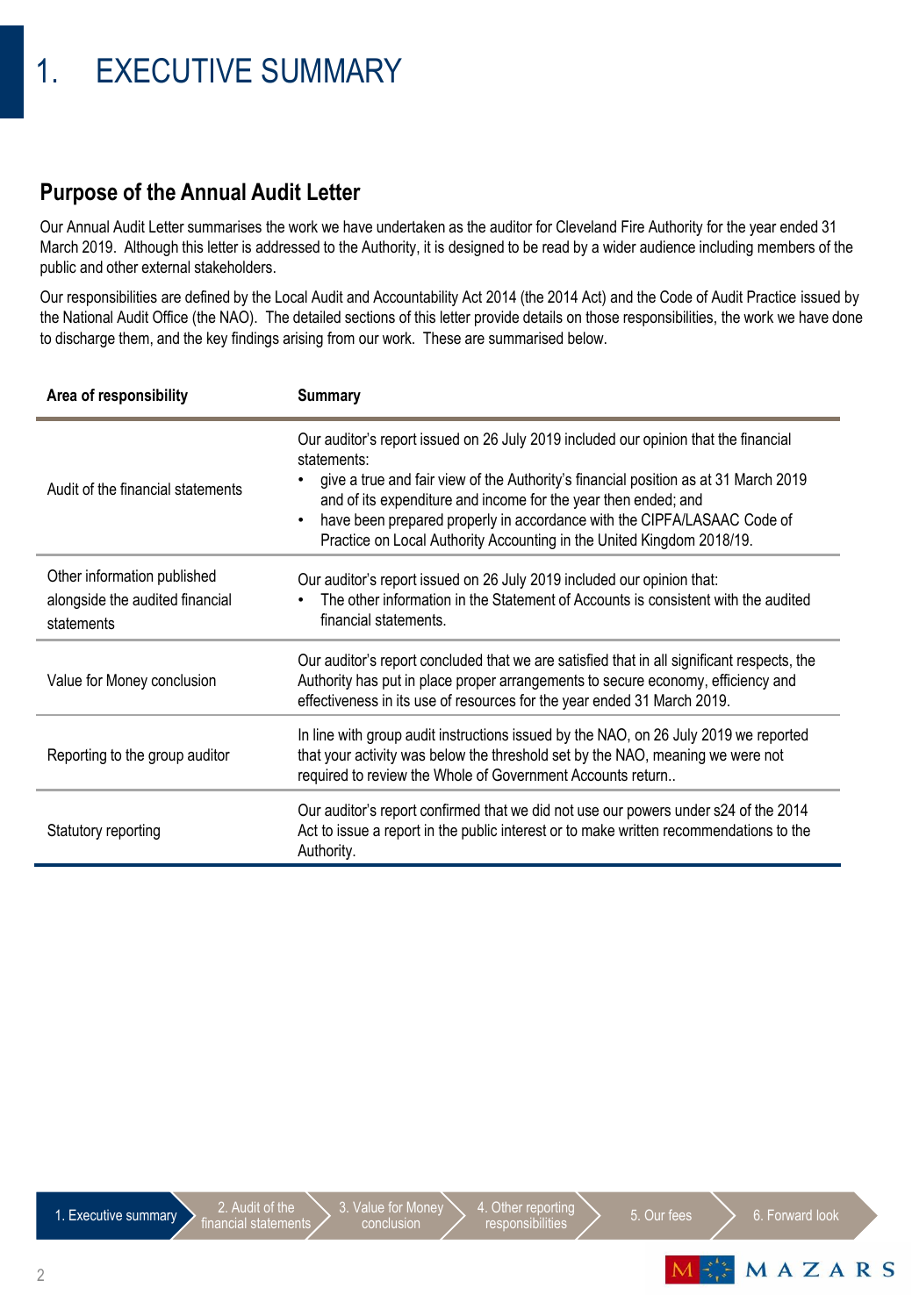### **The scope of our audit and the results of our work**

The purpose of our audit is to provide reasonable assurance to users that the financial statements are free from material error. We do this by expressing an opinion on whether the statements are prepared, in all material respects, in line with the financial reporting framework applicable to the Authority and whether they give a true and fair view of the Authority's financial position as at 31 March 2019 and of its financial performance for the year then ended.

Our audit was conducted in accordance with the requirements of the Code of Audit Practice issued by the NAO, and International Standards on Auditing (ISAs). These require us to consider whether:

- the accounting policies are appropriate to the Authority's circumstances and have been consistently applied and adequately disclosed;
- the significant accounting estimates made by management in the preparation of the financial statements are reasonable; and
- the overall presentation of the financial statements provides a true and fair view.

Our auditor's report, issued to the Authority on 26 July 2019, stated that, in our view, the financial statements give a true and fair view of the Authority's financial position as at 31 March 2019 and of its financial performance for the year then ended.

### **Our approach to materiality**

We apply the concept of materiality when planning and performing our audit, and when evaluating the effect of misstatements identified as part of our work. We consider the concept of materiality at numerous stages throughout the audit process, in particular when determining the nature, timing and extent of our audit procedures, and when evaluating the effect of uncorrected misstatements. An item is considered material if its misstatement or omission could reasonably be expected to influence the economic decisions of users of the financial statements.

Judgements about materiality are made in the light of surrounding circumstances and are affected by both qualitative and quantitative factors. As a result we have set materiality for the financial statements as a whole (financial statement materiality) and a lower level of materiality for specific items of account (specific materiality) due to the nature of these items or because they attract public interest. We also set a threshold for reporting identified misstatements to the Authority. We call this our trivial threshold.

| Financial statement materiality | Our financial statement materiality is based on 2% of<br>Gross Revenue Expenditure at Surplus/deficit on<br>Provision of Services level | £962,000 (£1,054,000 for the<br>Group) |
|---------------------------------|-----------------------------------------------------------------------------------------------------------------------------------------|----------------------------------------|
| Trivial threshold               | Our trivial threshold is based on 3% of financial<br>statement materiality.                                                             |                                        |
| Specific materiality            | We applied a lower level of materiality to the following<br>areas of the accounts:                                                      |                                        |
|                                 | Members allowances                                                                                                                      | £1.000                                 |
|                                 | <b>Senior Officer Remuneration</b>                                                                                                      | £43,000                                |

The table below provides details of the materiality levels applied in the audit of the financial statements for the year ended 31 March 2019:

3. Value for Money conclusion

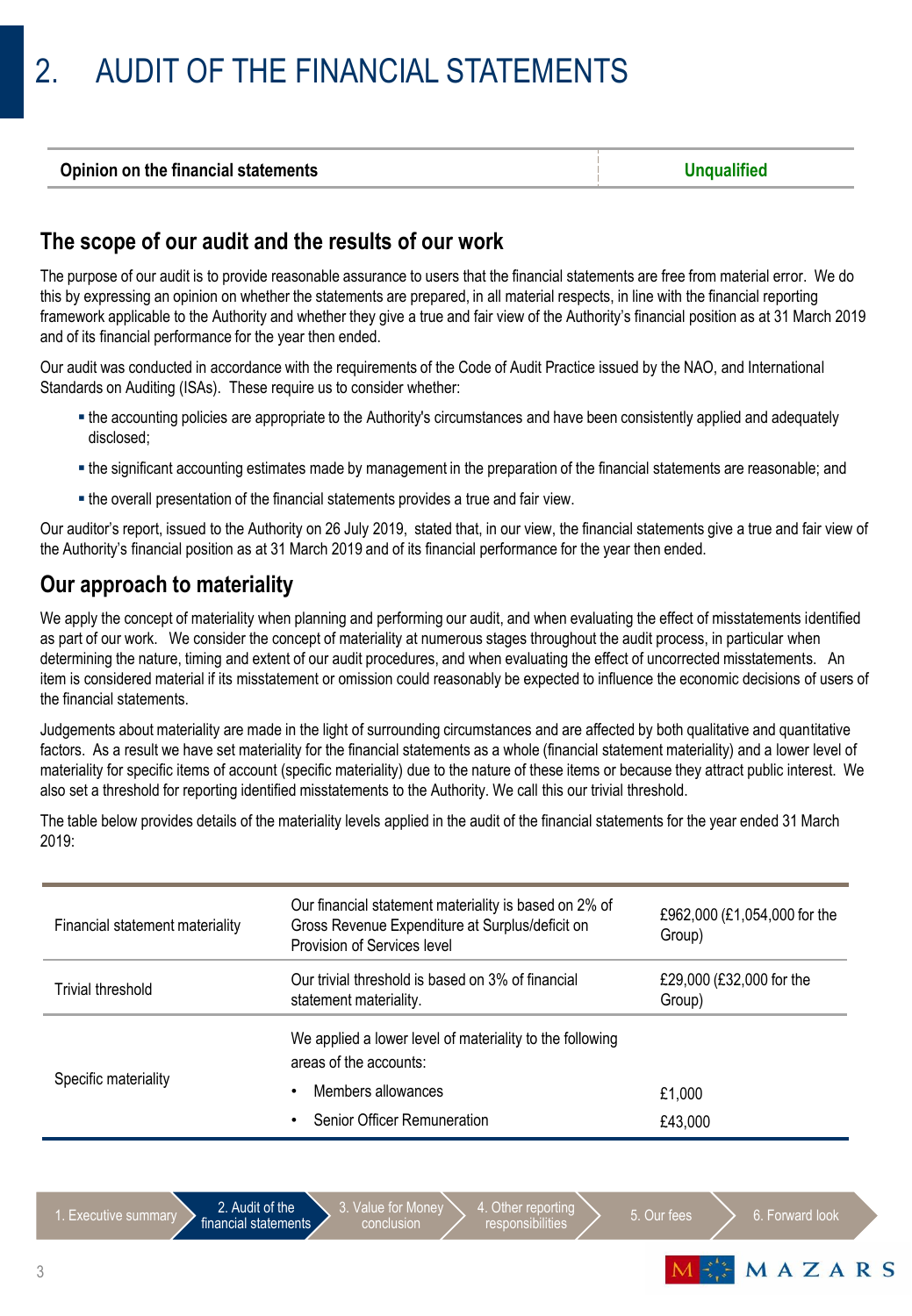### **Our response to significant risks**

As part of our continuous planning procedures we considered whether there were risks of material misstatement in the Authority's financial statements that required special audit consideration. We reported significant risks identified at the planning stage to the Audit and Governance Committee within the Audit Strategy Memorandum and provided details of how we responded to those risks in our Audit Completion Report. The table below outlines the identified significant risks, the work we carried out on those risks and our conclusions.

| Identified significant risk                                                                                                                                                                                                                                                                                                                                                                                                                                                                                                                                                                                                         | Our response                                                                                                                                                                                                                                                                                                                                                                                                                                                                                                                                                                                                                                                                     | Our findings and<br>conclusions                                                                                                                                                                                       |
|-------------------------------------------------------------------------------------------------------------------------------------------------------------------------------------------------------------------------------------------------------------------------------------------------------------------------------------------------------------------------------------------------------------------------------------------------------------------------------------------------------------------------------------------------------------------------------------------------------------------------------------|----------------------------------------------------------------------------------------------------------------------------------------------------------------------------------------------------------------------------------------------------------------------------------------------------------------------------------------------------------------------------------------------------------------------------------------------------------------------------------------------------------------------------------------------------------------------------------------------------------------------------------------------------------------------------------|-----------------------------------------------------------------------------------------------------------------------------------------------------------------------------------------------------------------------|
| <b>Management override of controls</b><br>In all entities, management at various levels<br>within an organisation are in a unique position to<br>perpetrate fraud because of their ability to<br>manipulate accounting records and prepare<br>fraudulent financial statements by overriding<br>controls that otherwise appear to be operating<br>effectively. Due to the unpredictable way in which<br>such override could occur, we consider there to<br>be a risk of material misstatement due to fraud<br>and thus a significant risk on all audits.                                                                             | How we addressed this risk<br>We addressed this risk through performing audit work<br>over:<br>Accounting estimates impacting<br>amounts<br>٠<br>on<br>included in the financial statements;<br>Consideration of identified significant transactions<br>٠<br>outside the normal course of business; and<br>Journals recorded in the general ledger and other<br>٠<br>adjustments made in preparation of the financial<br>statements.                                                                                                                                                                                                                                             | Our audit work has provided<br>the assurance we sought<br>and has not identified any<br>material issues to bring to<br>your attention. There is no<br>indication of management<br>override of controls.               |
| <b>Revenue Recognition</b><br>In accordance with ISA 240 we presume there is<br>a risk of fraud in respect of the recognition of<br>revenue because of the potential for<br>inappropriate recording of transactions in the<br>wrong period. ISA 240 allows the presumption to<br>be rebutted but, given the Authority's range of<br>revenue sources and their volatility we have<br>concluded that there are insufficient grounds for<br>rebuttal in 2018/19. This does not imply that we<br>suspect actual or intended manipulation but that<br>we continue to deliver our audit work with<br>appropriate professional scepticism. | We addressed this risk by performing work in the<br>following areas:<br>We addressed this risk by evaluating the design and<br>implementation of controls to mitigate the risk of income<br>being recognised in the wrong period. In addition, we<br>undertook a range of substantive procedures including:<br>testing receipts in March, April and May 2019 to<br>٠<br>ensure they have been recognised in the right year;<br>testing any material reductions in income categories<br>٠<br>against budget and the previous year; and<br>testing adjustment journals as above for<br>٠<br>management override with particular focus on<br>journals moving revenue between years. | Our audit work has provided<br>the assurance we sought<br>and has not identified any<br>material issues to bring to<br>your attention. There is no<br>indication of revenue being<br>recognised in the wrong<br>year. |

3. Value for Money conclusion

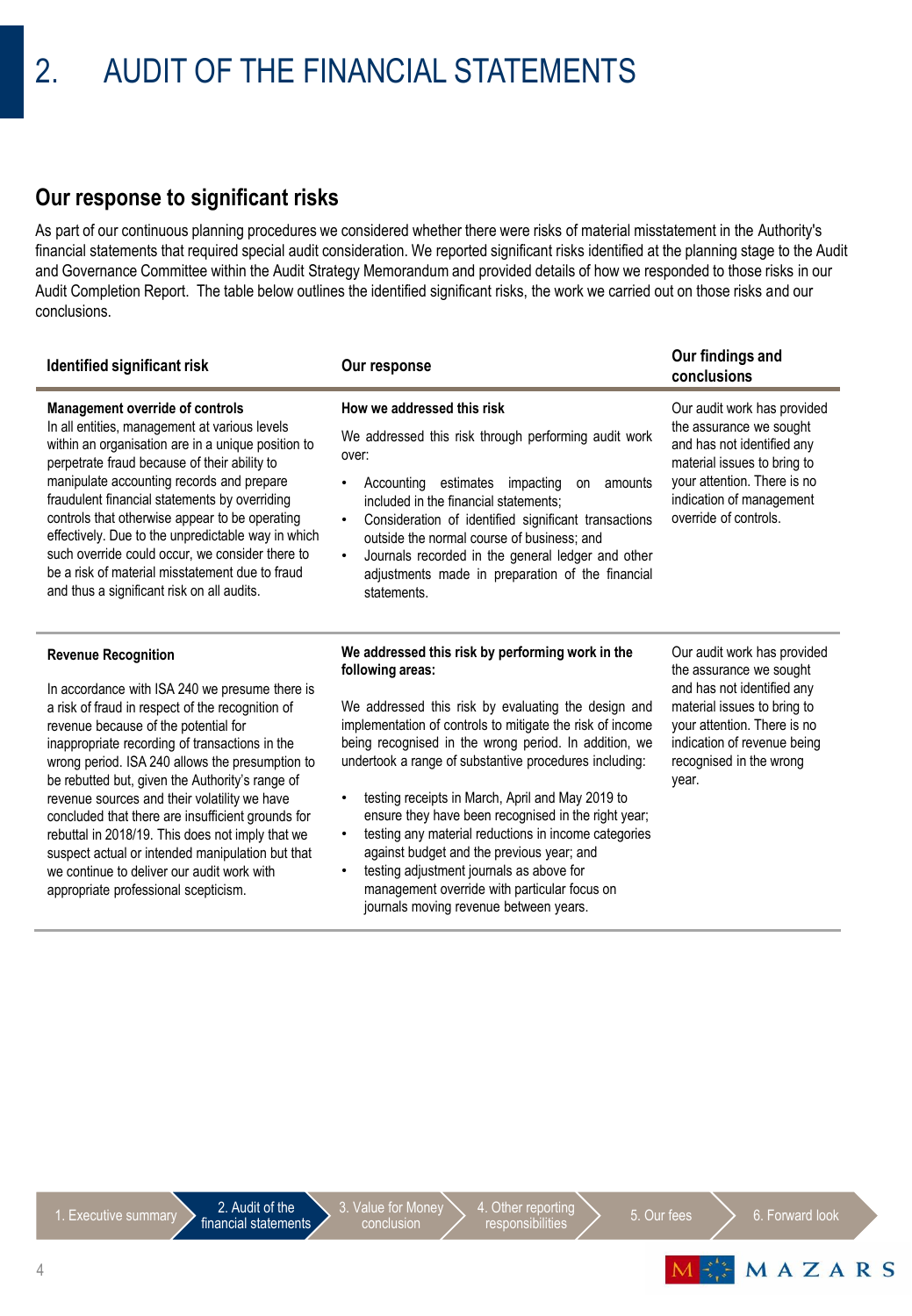# 2. AUDIT OF THE FINANCIAL STATEMENTS (CONT.)

### **Property, Plant and Equipment Valuation**

The financial statements contain material entries on the Balance Sheet as well as material disclosure notes in relation to the Authority's holding of PPE. Although the Authority uses a valuation expert to provide information on valuations, there remains a high degree of estimation uncertainty associated with the revaluation of PPE due to the significant judgements and number of variables involved in providing revaluations. In 2018/19 six fire stations were revalued for the first time since 2013/14. We have therefore identified the valuation of PPE to be an area of significant risk.

### **We addressed this risk by performing work in the following areas:**

We addressed this risk by considering the Authority's arrangements for ensuring that PPE values are reasonable and engaged our own expert to provide data to enable us to assess the reasonableness of the valuations provided by the external valuer. We also assessed the competence, skills and experience of the valuer.

We discussed methods used with the valuer and examined test valuations. We used indices provided by our own expert to confirm the assets not revalued are unlikely to have materially changed in value. We tested all revaluations in year to valuation reports and supporting calculation sheets and ensured the calculations were correct and source data agreed with floor plans.

### **Identified significant risk Our response Our findings and conclusions**

Our audit work has provided the assurance we sought and have not identified any material issues to bring to your attention. An immaterial error by the valuer was identified and was disclosed as an adjusted error in our audit completion report.

### **Defined benefit liability valuation**

The financial statements contain material pension entries in respect of retirement benefits. The calculation of these pension figures, both assets and liabilities, can be subject to significant volatility and includes estimates based upon a complex interaction of actuarial assumptions. This results in an increased risk of material misstatement.

### **We addressed this risk by performing work in the following areas:**

We discussed with key contacts any significant changes to the pension estimates. In addition to our standard programme of work in this area, we evaluated the management controls you have in place to assess the reasonableness of the figures provided by the Actuary and considered the reasonableness of the Actuary's output, referring to an expert's report on all actuaries nationally.

We reviewed the appropriateness of the key assumptions included within the valuations, compared them to expected ranges and reviewed the methodology applied in the valuation. We also considered the adequacy of disclosures in the financial statements.

Our work has provided the assurance sought. The adjusted errors relating to pension assets and liabilities are national issues relating to legal cases and the timing of information obtained from the actuary. These were described in our audit completion report.

3. Value for Money conclusion

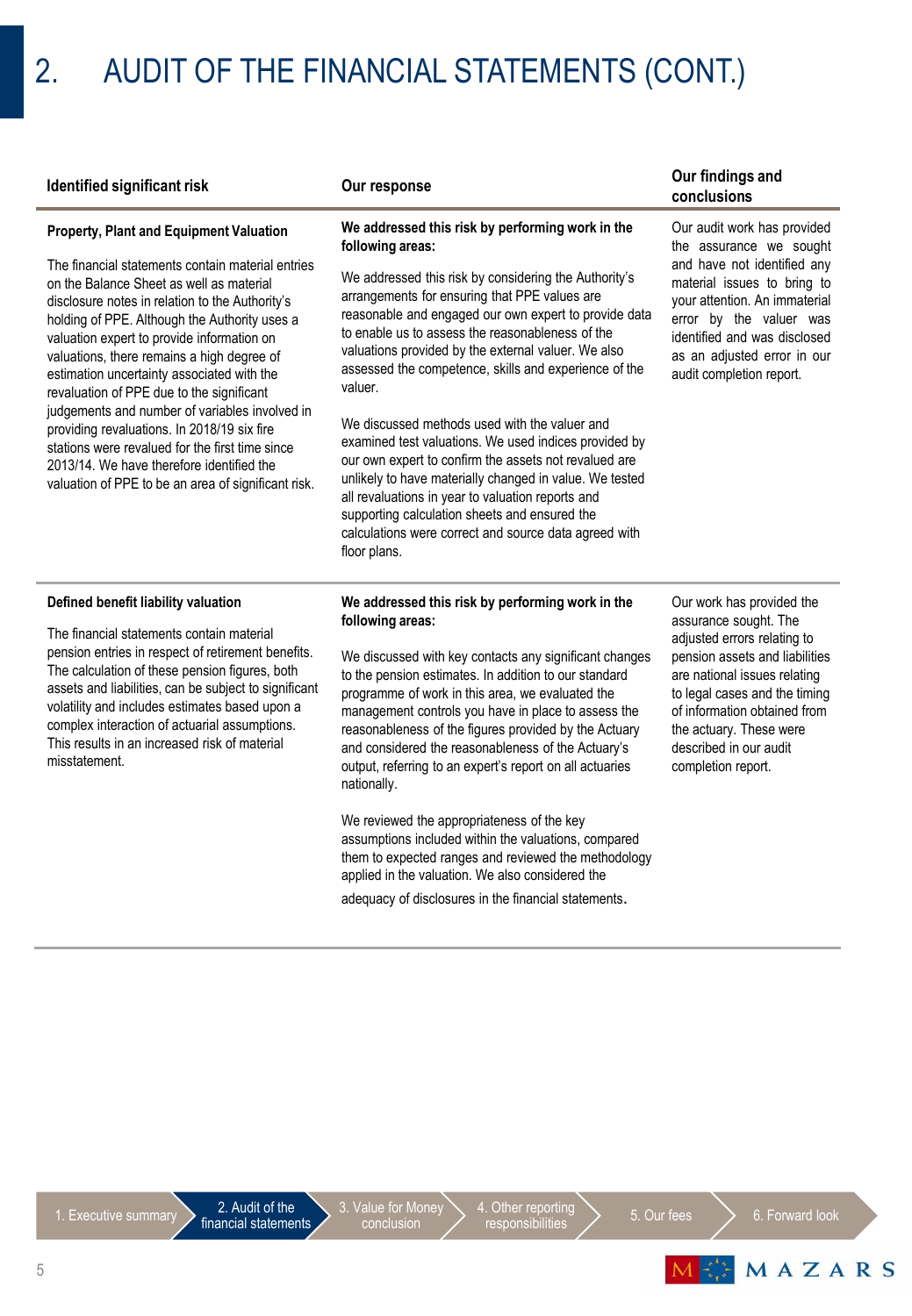### **Internal control recommendations**

As part of our audit we considered the internal controls in place that are relevant to the preparation of the financial statements. We did this to design audit procedures that allow us to express our opinion on the financial statements, but this did not extend to us expressing an opinion on the effectiveness of internal controls. We did not identify any deficiencies in internal control as part of our audit.

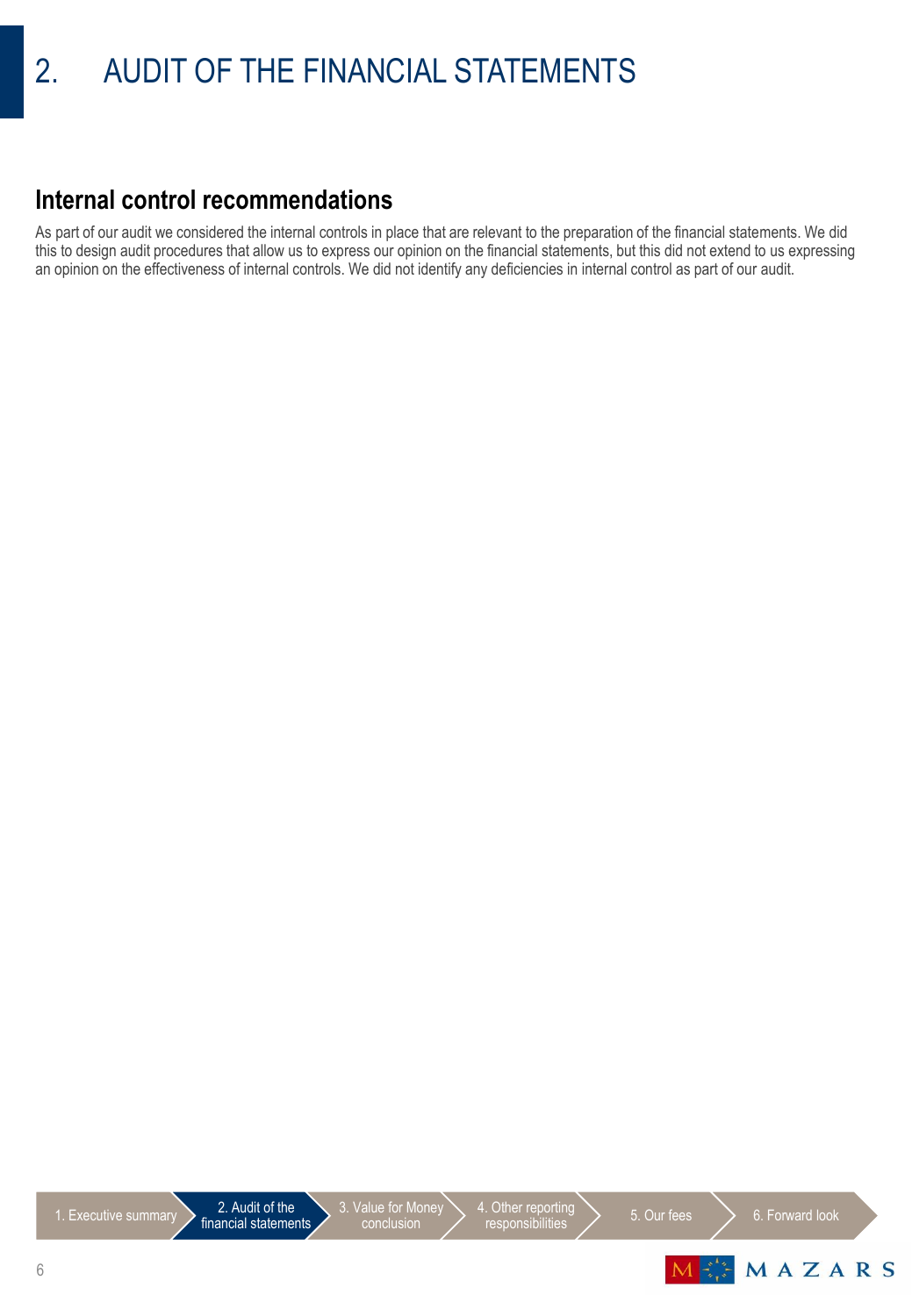# 3. VALUE FOR MONEY CONCLUSION

| <b>Value for Money conclusion</b> | Jnaualified |
|-----------------------------------|-------------|
|                                   |             |

### **Our approach to Value for Money**

We are required to consider whether the Authority has made proper arrangements for securing economy, efficiency and effectiveness in its use of resources. The NAO issues guidance to auditors that underpins the work we are required to carry out in order to form our conclusion, and sets out the criterion and sub-criteria that we are required to consider.

The overall criterion is that, '*in all significant respects, the Authority had proper arrangements to ensure it took properly informed decisions and deployed resources to achieve planned and sustainable outcomes for taxpayers and local people.'* To assist auditors in reaching a conclusion on this overall criterion, the following sub-criteria are set out by the NAO:

- **Informed decision making**
- Sustainable resource deployment
- Working with partners and other third parties

Our auditor's report, issued to the Authority on 26 July 2019, stated that that, is all significant respects, the Authority put in place proper arrangements to secure economy, efficiency and effectiveness in its use of resources for the year ended 31<sup>st</sup> March 2019.

| Sub-criteria                | <b>Commentary</b>                                                                                                                                                                                                                                                              | Arrangements in<br>place? |
|-----------------------------|--------------------------------------------------------------------------------------------------------------------------------------------------------------------------------------------------------------------------------------------------------------------------------|---------------------------|
| Informed decision<br>making | We reviewed financial, performance and risk management reports<br>throughout the year and attended meetings of the Audit and<br>Governance Committee. We did not identify any concerns regarding<br>data quality or the decision-making process.                               | Yes                       |
|                             | We considered the following aspects of proper arrangements<br>specified by the National Audit Office as part of our risk<br>assessment, and, based on our risk-based approach, we did not<br>identify any significant issues or exceptions in the Authority's<br>arrangements: |                           |
|                             | a) Acting in the public interest, through demonstrating and applying<br>the principles and values of sound governance;                                                                                                                                                         |                           |
|                             | b) Understanding and using appropriate and reliable financial and<br>performance information to support informed decision making and<br>performance management;                                                                                                                |                           |
|                             | c) Reliable and timely financial reporting that supports the delivery<br>of strategic priorities; and                                                                                                                                                                          |                           |
|                             | d) Managing risks effectively and maintaining a sound system of<br>internal control.                                                                                                                                                                                           |                           |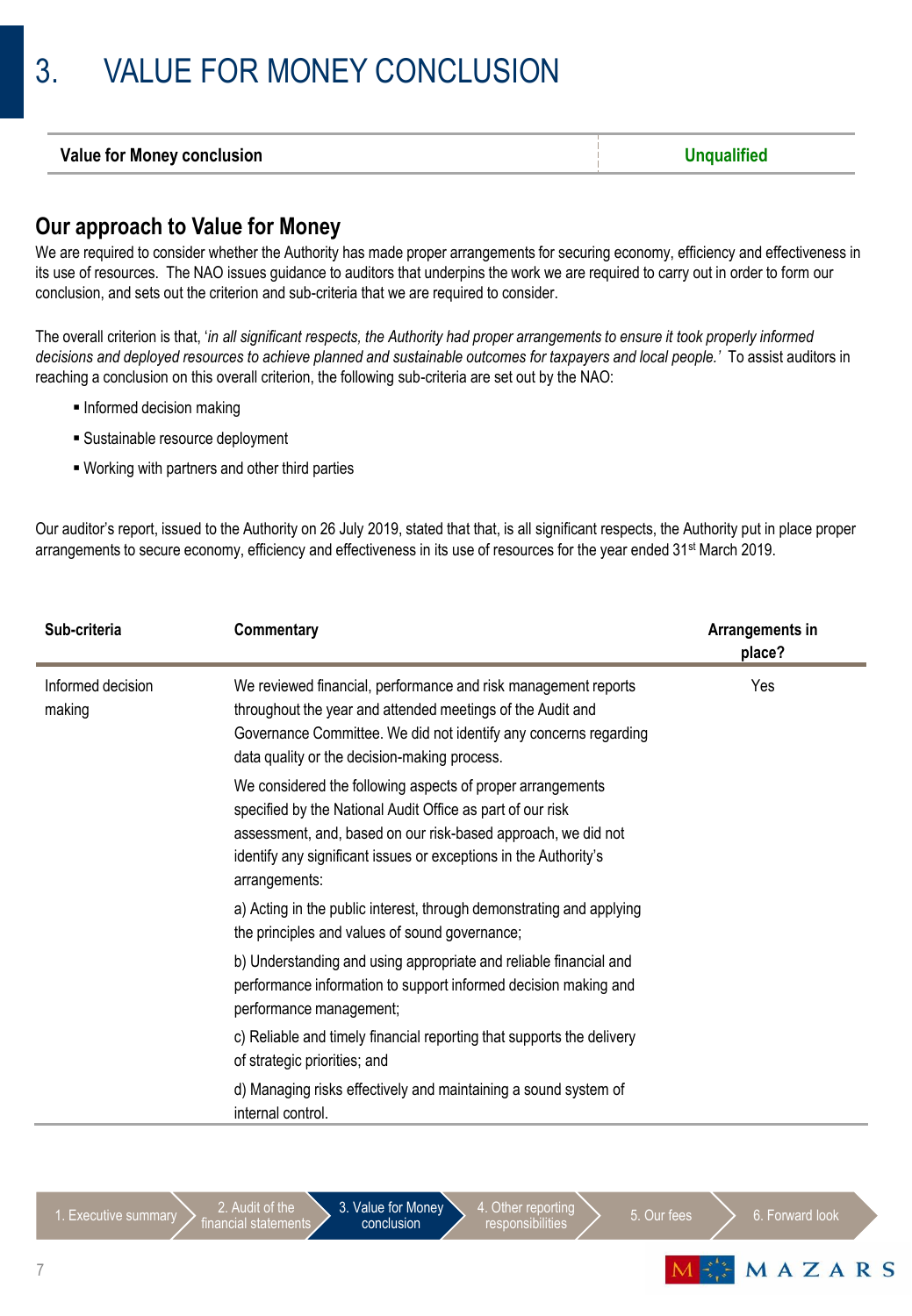# 3. VALUE FOR MONEY CONCLUSION (CONTINUED)

| Sub-criteria         | Commentary                                                 | Arrangements in<br>place? |
|----------------------|------------------------------------------------------------|---------------------------|
| Sustainable resource | Financial and performance reports demonstrate a history of | Yes                       |

### deployment

Financial and performance reports demonstrate a history of achieving cost reductions without adversely affecting services to date and the Authority has balanced the 2019/20 budget through identified savings of £671K, which have already been secured by deleting posts on 1 April. General reserves of £1.5m are maintained and the £4.1M budget support fund is available to allow time for further savings to be implemented once the scale of funding reduction from 2020/21 is known. The Medium Term Financial Strategy 2018/19 to 2022/23 models two alternative scenarios that forecast a deficit of between £2.3M and £3.8M built up between 2020/21 and 2023/23. The Strategy shows that each deficit will be funded from the budget support fund until savings from ongoing projects are identified and delivered; the call on this reserve varying depending on the scenario.

We considered the following aspects of proper arrangements specified by the National Audit Office as part of our risk assessment, and, based on our risk-based approach, we did not identify any significant issues or exceptions in the Authority's arrangements:

- a) Planning finances effectively to support the sustainable delivery of strategic priorities and maintain statutory functions;
- b) Managing and utilising assets effectively to support the delivery of strategic priorities; and
- c) Planning, organising and developing the workforce effectively to deliver strategic priorities.



MAZARS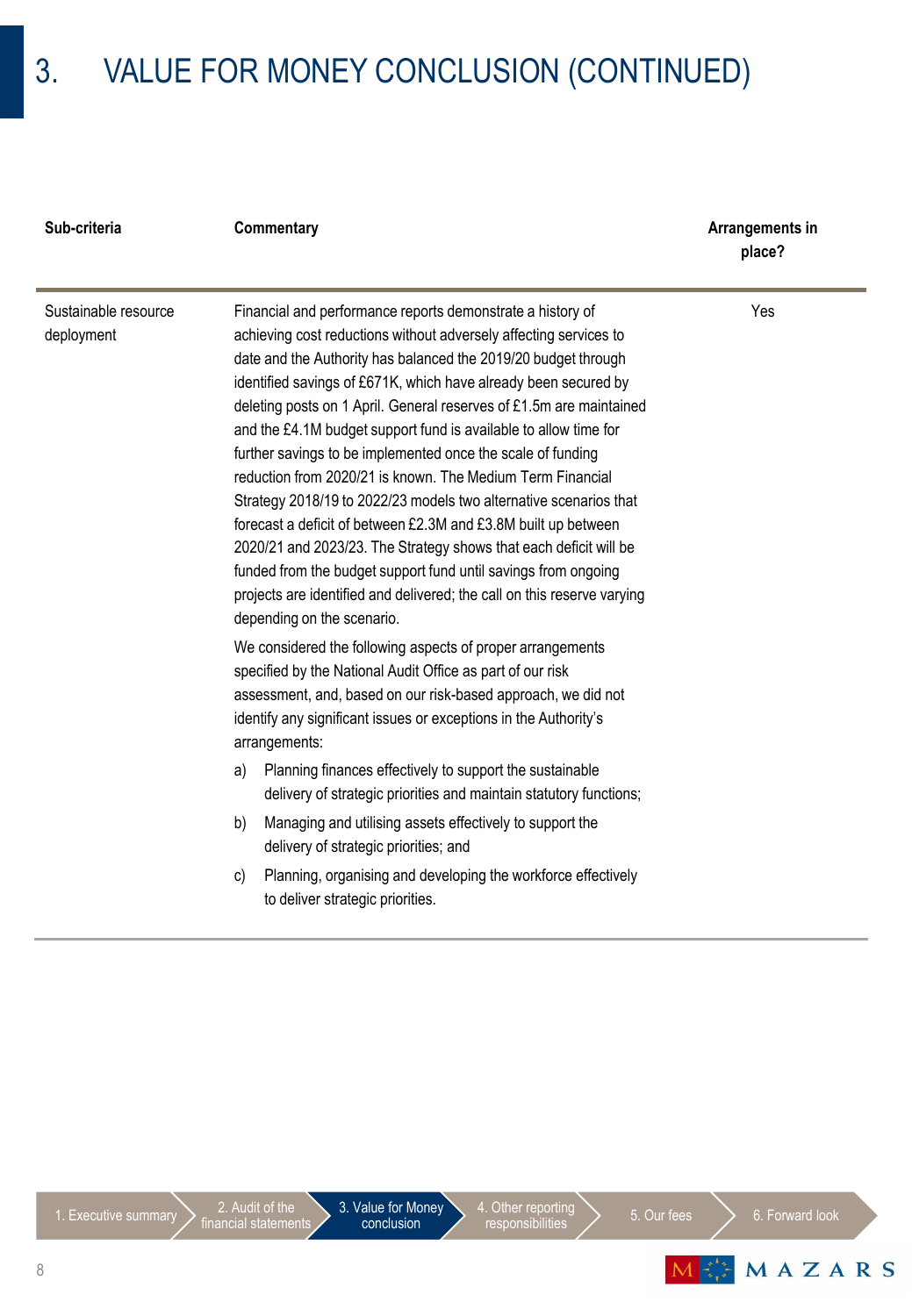# 3. VALUE FOR MONEY CONCLUSION (CONTINUED)

| Sub-criteria                                     | Commentary                                                                                                                                                                                                                                                                                                                                                                  | Arrangements in<br>place? |
|--------------------------------------------------|-----------------------------------------------------------------------------------------------------------------------------------------------------------------------------------------------------------------------------------------------------------------------------------------------------------------------------------------------------------------------------|---------------------------|
| Working with partners<br>and other third parties | Memoranda of understanding with other emergency services<br>illustrate the Authority's commitment to increase collaboration and<br>build on long-established partnership arrangements to improve<br>community safety. The Community Integrated Risk Management<br>Plan (CIRMP) includes proposals for further collaboration that are<br>currently subject to due diligence. | Yes                       |
|                                                  | We considered the following aspects of proper arrangements<br>specified by the National Audit Office as part of our risk<br>assessment, and, based on our risk-based approach, we did not<br>identify any significant issues or exceptions in the Authority's<br>arrangements:                                                                                              |                           |
|                                                  | a) Working with third parties effectively to deliver strategic priorities;<br>b) Commissioning services effectively to support the delivery of<br>strategic priorities; and                                                                                                                                                                                                 |                           |
|                                                  | c) Procuring supplies and services effectively to support the delivery<br>of strategic priorities.                                                                                                                                                                                                                                                                          |                           |

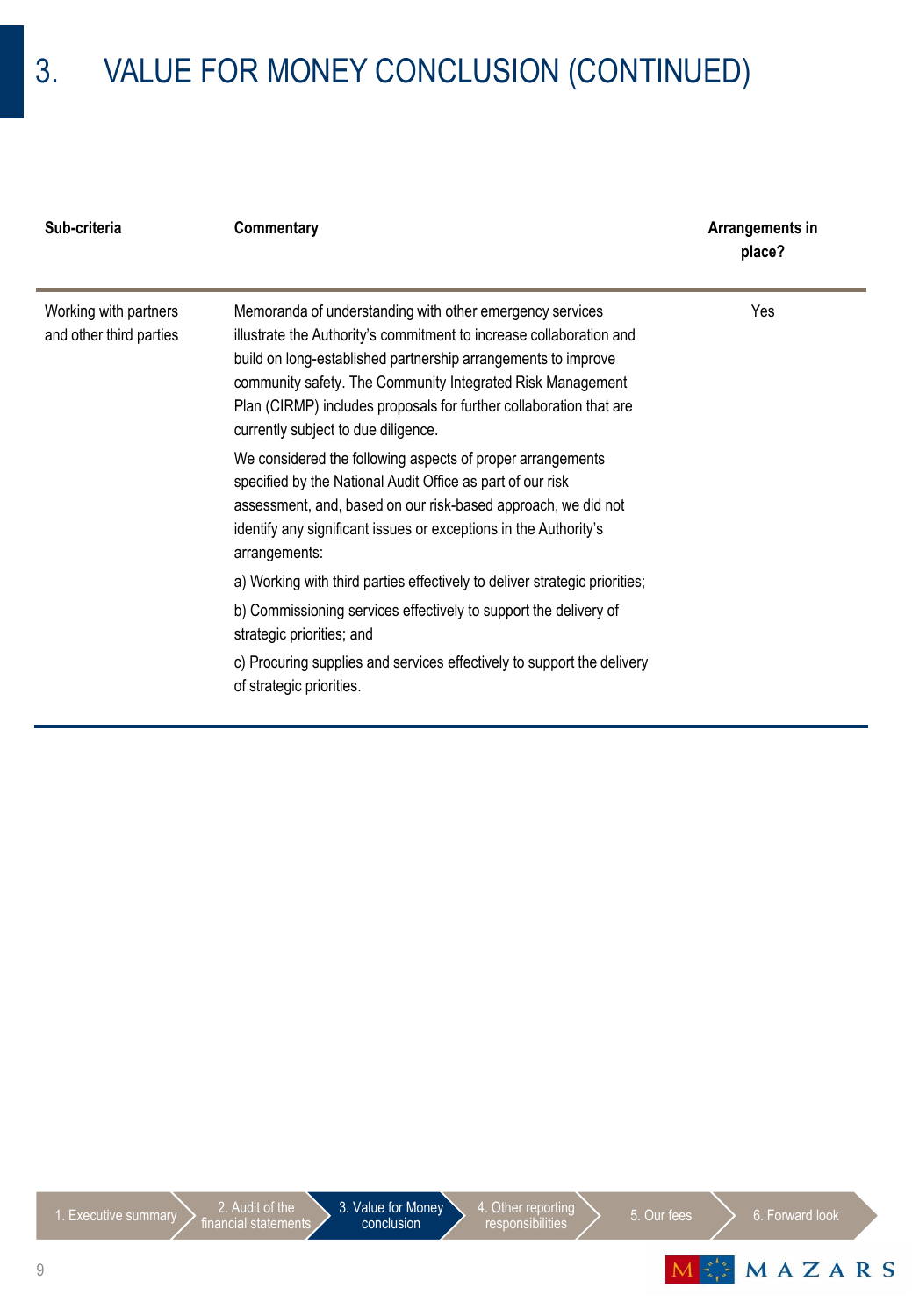### **Significant Value for Money risks**

The NAO's guidance requires us to carry out work to identify whether or not a risk to the Value for Money conclusion exists. Risk, in the context of our Value for Money work, is the risk that we come to an incorrect conclusion rather than the risk of the arrangements in place at the Authority being inadequate. In our Audit Strategy Memorandum, we reported that we had identified one significant Value for Money risk. The work we carried out in relation to significant risks is outlined below.

### **Risk Work undertaken Conclusion**

### **Sustainable resource deployment beyond 2020/21**

The Government is reviewing the approach it will take to funding fire and rescue from 2020/21, but has indicated that it will not release the results of the review until late 2019. There is also considerable uncertainty about pay and pension pressures.

The Authority has prudently built up £4.1m reserves to bridge the time between the extent of the funding gap being known and the implementation date for additional savings schemes required. The Medium Term Financial Strategy shows the savings required from 2020/21 to 2022/23 after utilising these reserves for a range of possible income and cost scenarios.

However, there is a risk that the Authority will be unable to sustain delivery of strategic priorities in the Community Integrated Risk Management Plan (CIRMP), and maintain statutory functions beyond 31 March 2020 unless the arrangements to identify and implement additional savings are strong.

We reviewed the 2018/19 financial and performance outturn and the updated VFM Profile produced by the National Audit Office to identify any emerging risks to the VFM Conclusion. This review considered the latest forecasts for the level of reserves available at 31 March 2020.

We also reviewed the Authority's arrangements to ensure that it delivers its CIRMP, focusing especially on progress identifying additional savings from 2020/21 onwards.

The Authority increased its usable reserves more than budgeted in 2018/19 whilst improving performance in priority areas. The Authority reduced the number of accidental dwelling fires per head by 20% to a record low, significantly lower than all other fire authorities. This has been achieved largely through delivering the highest number of home fires safety checks per head in the country. The Authority has maintained the fastest response times to primary fires in the country.

Year 1 projects set out in the 2018-2022 CIRMP were delivered on track and progress with year 2 projects is good, with the required 2019/20 savings already secured. Plans to implement the remaining proposals are developing in line with project milestones. These include developing a plan to offset the planning scenarios in the Medium Term Financial Plan of a £2.3M to £3.8M deficit by 2022/23. The £4.1M budget support fund provides a longer lead time to deliver the savings once the uncertainty over funding, pay and pensions is resolved.

3. Value for Money conclusion

4. Other reporting Example reporting  $\left.\sum_{n=1}^{\infty}$  5. Our fees  $\sum_{n=1}^{\infty}$  6. Forward look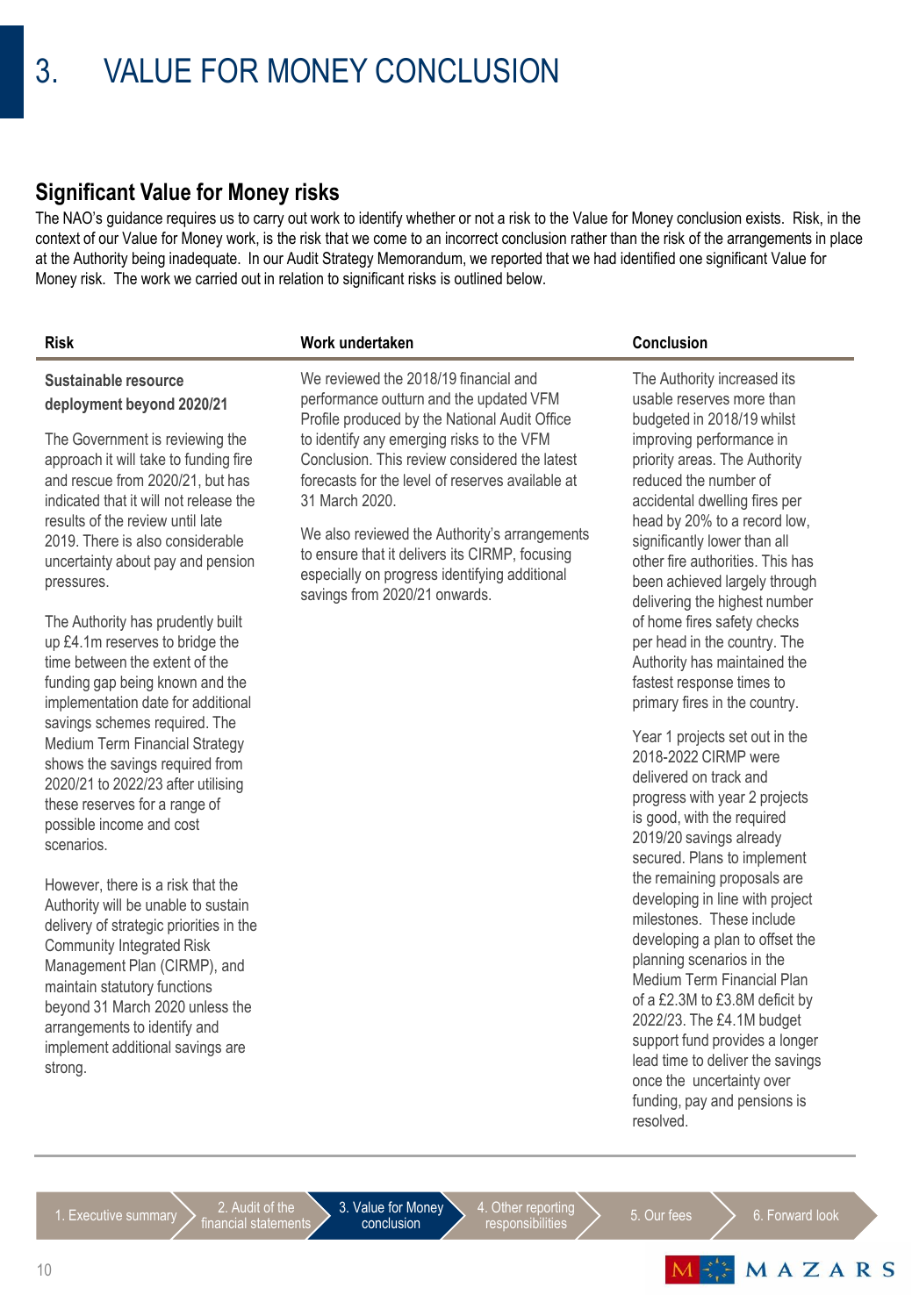| <b>Exercise of statutory reporting powers</b>                             | No matters to report           |  |
|---------------------------------------------------------------------------|--------------------------------|--|
| Completion of group audit reporting requirements                          | <b>Below testing threshold</b> |  |
| Other information published alongside the audited financial<br>statements | <b>Consistent</b>              |  |

The NAO's Code of Audit Practice and the 2014 Act place wider reporting responsibilities on us, as the Authority's external auditor. We set out below, the context of these reporting responsibilities and our findings for each.

### **Matters on which we report by exception**

The 2014 Act provides us with specific powers where matters come to our attention that, in our judgement, require reporting action to be taken. We have the power to:

- **Issue a report in the public interest;**
- Make a referral to the Secretary of State where we believe that a decision has led to, or would lead to, unlawful expenditure, or an action has been, or would be unlawful and likely to cause a loss or deficiency; and
- Make written recommendations to the Authority which must be responded to publicly.

We have not exercised any of these statutory reporting powers.

### **Reporting to the NAO in respect of Whole of Government Accounts consolidation data**

The NAO, as group auditor, requires us to complete the WGA Assurance Statement in respect of its consolidation data. We submitted this information to the NAO on 26 July 2019.

### **Other information published alongside the financial statements**

The Code of Audit Practice requires us to consider whether information published alongside the financial statements is consistent with those statements and our knowledge and understanding of the Authority. In our opinion, the other information in the Statement of Accounts is consistent with the audited financial statements.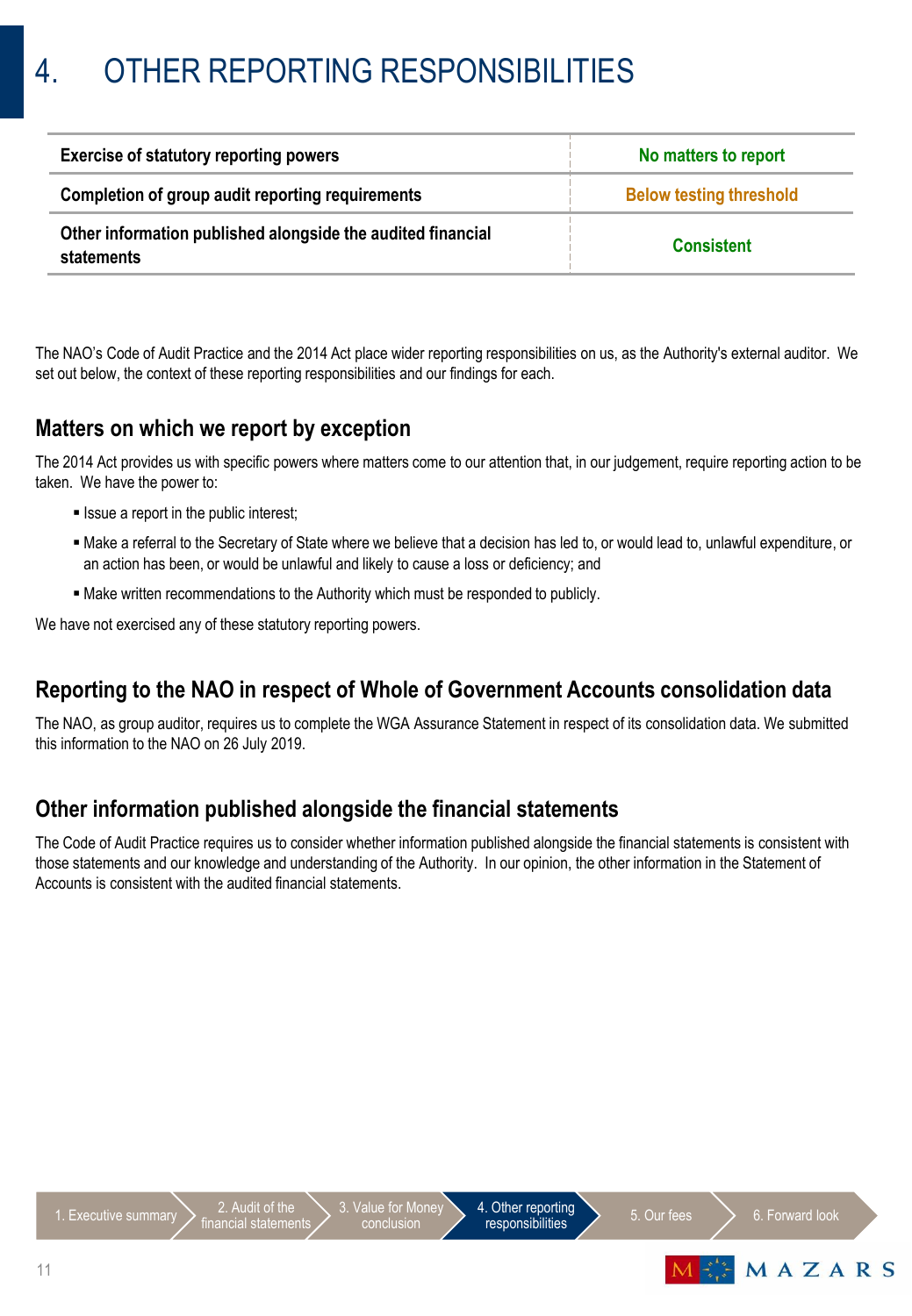### **Fees for work as the Authority's auditor**

We reported our proposed fees for the delivery of our work in the Audit Strategy Memorandum, presented to the Audit and Governance Committee in February 2019.

We have completed our work for the 2018/19 financial year, but at the time of producing this report, we have not yet finalised our audit fees for the year. If the final fee varies from that in the table below, we will write to the Chief Financial Officer setting out the proposed variation and any reasons for the variation, and seeking agreement to it. Any variations to the final fee will also require the approval of Public Sector Audit Appointments Limited, which manages the contracts for our work.

| Area of work                                                | 2018/19 proposed fee £ | 2018/19 final fee £ *** |
|-------------------------------------------------------------|------------------------|-------------------------|
| Delivery of audit work under the NAO Code of Audit Practice | 22,243                 | 22,243                  |
| <b>Group Accounts</b>                                       | 2,926                  | 2,926                   |
| <b>Total Audit Fees</b>                                     | 25,169                 | 25,169                  |

\*\*\* Please note that at the time of producing this report, the audit fee has not yet been finalised.

### **Fees for other work**

We confirm that we have not undertaken any non-audit services for the Authority in the year.

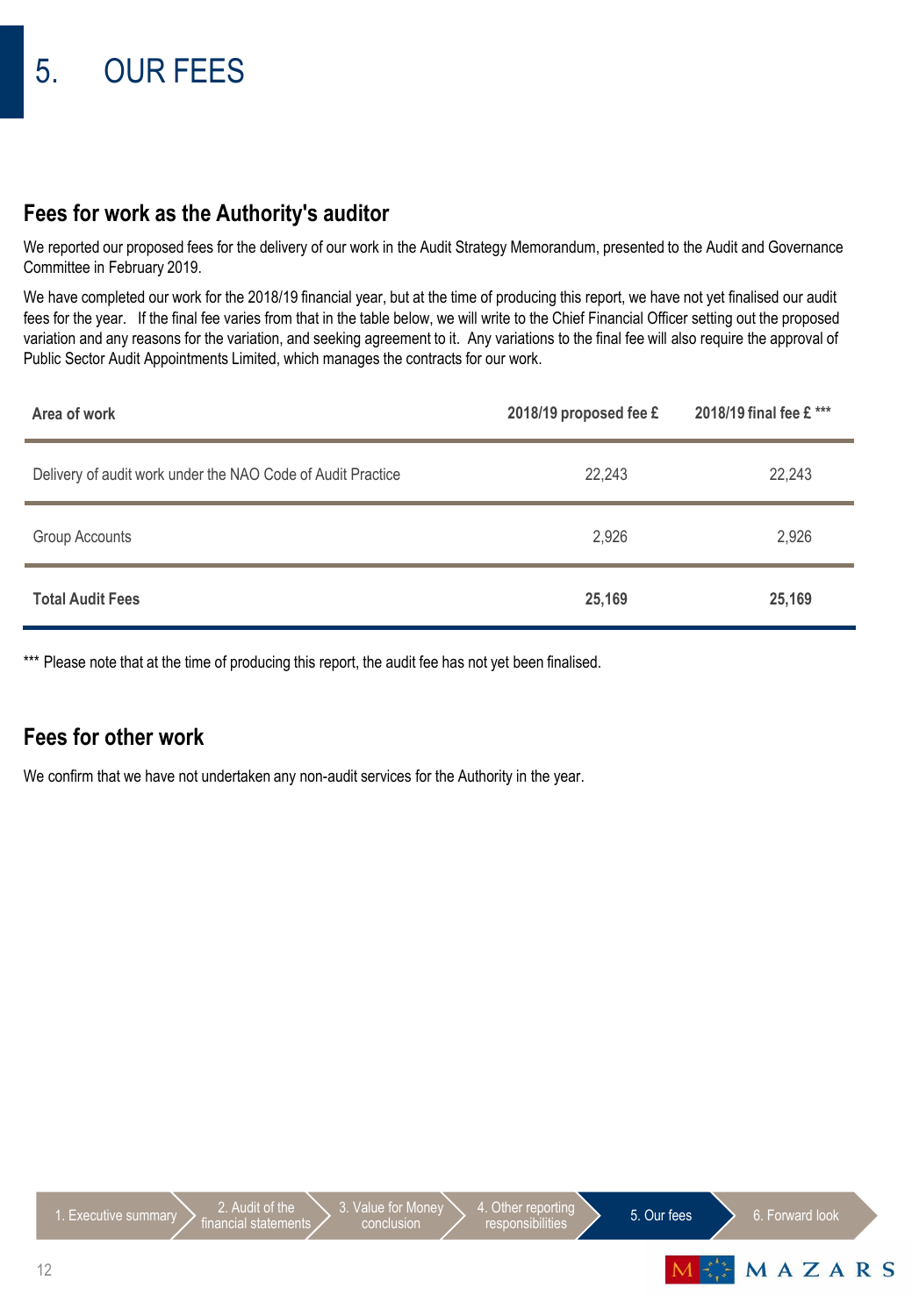### **Financial outlook**

The Authority's total income for 2019/20 is 22% (£7.3M) lower than it was in 2010/11. The Authority has done well to maintain or improve services over this period whilst keeping within budget every year and it is also on course to deliver the 2019/20 budgeted savings of £671,000.

In the Value for Money Conclusion section of this letter we indicated that the greatest financial challenge may lie further ahead because the Government is reviewing the approach it will take to funding fire and rescue from 2020/21, but has indicated that it will not release the results of the review until late 2019. The Authority currently receives £5.7M of funding in revenue support grant, which the Government has indicated it wishes to phase out as part of the review and although it is expected much of this will be compensated through other funding the Authority's reliance on grant funding increases the risk of a further reduction in overall resources following the review.

Work to develop further savings options to bridge the funding shortfall expected in 2020/21 is progressing well and using earmarked reserves to protect services in 2020/21 and 2021/22 would defer a budget shortfall to 2022/23. However, a permanent solution would then be required in 2022/23.

In addition to the reduction in government funding the Authority has several other financial pressures including:

- a risk that actual pay awards for firefighters exceed the provision included in the base budgets as although there has been recent progress, settlement has not yet been reached;
- rising employer contributions to the pension schemes with uncertainty as to the extent to which the Government will fund the increased costs; and
- the continuation of a cap on the percentage to which fire authorities can increase council tax without a costly referendum.

### **Operational challenges**

The Authority has just been inspected by HMICFRS and expects to receive its report and grading in late 2019. Irrespective of the grading, the Authority will need to draw up an action plan to respond to opportunities for improvement identified by HMICFRS and delivering further improvement at a time of significantly diminishing resources will be challenging.

### **Legislative / environmental changes**

The Police and Crime Act (2017) establishes a new duty on fire authorities to collaborate with other emergency services and the Authority is currently undertaking due diligence on proposals to increase collaboration with Cleveland Police.

### **How we will work with the Authority**

We are grateful to the Authority, its Members and officers for the cooperation and open dialogue during the year and look forward to continuing to work closely with them in delivering our Code of Audit Practice responsibilities.

We are also keen to help the Authority face its many challenges through the delivery of added value work. In 2018/19 the Engagement Lead provided free member training in fire financial statements. The Engagement Manager is a former National and Regional Fire Service Lead with the Audit Commission and has substantial experience of added value work in the fire and rescue sector. We would be happy to discuss the potential for added value work as the scale of the financial challenge referred to above becomes clearer.



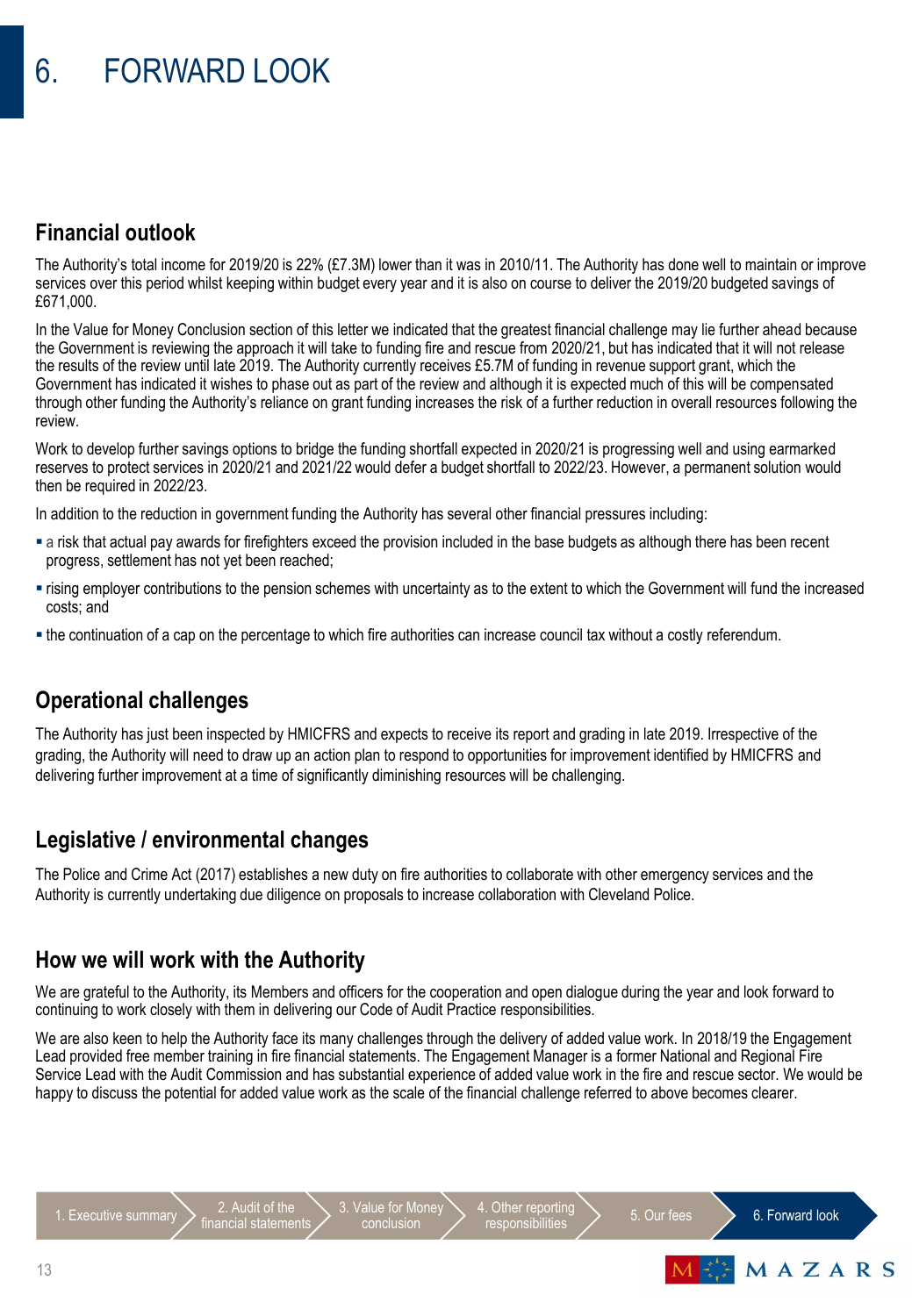# MAZARS AT A GLANCE

### **Mazars LLP**

- Fee income €1.6 billion
- **Over 86 countries and territories**
- **Over 300 locations**
- Over 20,000 professionals
- International and integrated partnership with global methodologies, strategy and global brand



### **Mazars Internationally**

### **Mazars in the UK**